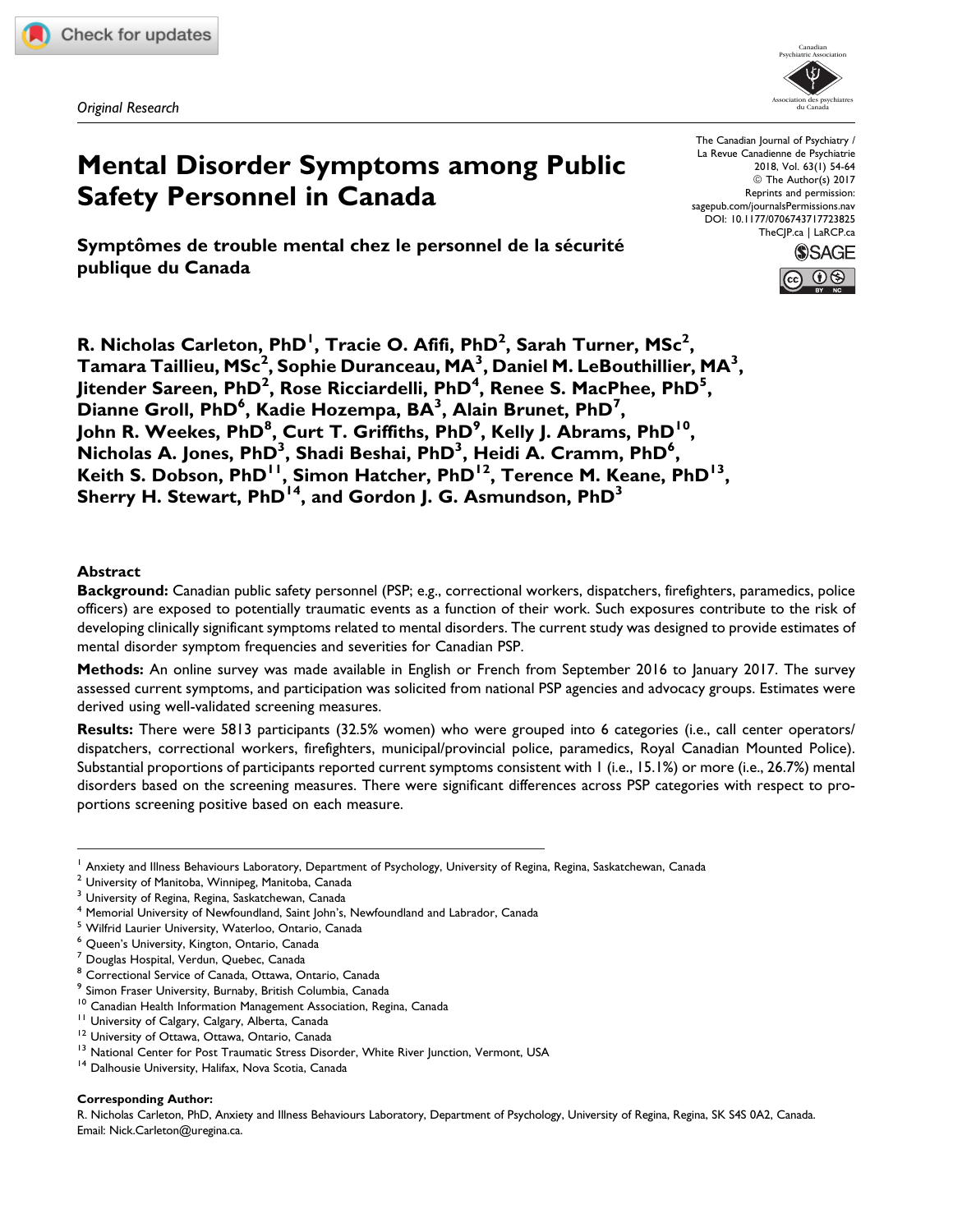Interpretation: The estimated proportion of PSP reporting current symptom clusters consistent with 1 or more mental disorders appears higher than previously published estimates for the general population; however, direct comparisons are impossible because of methodological differences. The available data suggest that Canadian PSP experience substantial and heterogeneous difficulties with mental health and underscore the need for a rigorous epidemiologic study and category-specific solutions.

#### Abrégé

Contexte : Le personnel de la sécurité publique (PSP) canadien (p. ex., les travailleurs des services correctionnels, les répartiteurs, les pompiers, les ambulanciers, les officiers de police) sont exposés à des événements possiblement traumatisants dans le cadre de leur travail. Ces expositions contribuent au risque de développer des symptômes cliniquement significatifs liés à des troubles mentaux. La présente étude a été conçue pour offrir des estimations de la fréquence et de la gravité des symptômes de trouble mental pour le PSP canadien.

Méthodes : Un sondage en ligne a été offert en anglais et en français de septembre 2016 à janvier 2017. Le sondage estimait les symptômes actuels, et la participation a été sollicitée dans les agences nationales de PSP et les groupes de défense d'intérêts. Les estimations ont été obtenues à l'aide de mesures de dépistage bien validées.

Résultats : Il y a eu 5813 participants (32,5 % de femmes) qui ont été regroupés en 6 catégories (p. ex., opérateurs/répartiteurs de centres d'appels, travailleurs de services correctionnels, pompiers, police municipale/provinciale, ambulanciers, Gendarmerie royale du Canada). Des proportions substantielles de participants ont déclaré des symptômes actuels compatibles avec un (c.-à-d., 15,1 %) trouble mental ou plus (c.-à-d., 26,7 %) selon les mesures de dépistage. Il y avait des différences significatives entre les catégories de PSP relativement aux proportions positives au dépistage, selon chaque mesure.

Interprétation : La proportion estimée de PSP déclarant des groupes de symptômes actuels compatibles avec un trouble mental ou plus semble plus élevée que les estimations publiées précédemment pour la population générale; toutefois, les comparaisons directes sont impossibles en raison des différences méthodologiques. Les données disponibles suggèrent que le PSP canadien éprouve des difficultés de santé mentale substantielles et hétérogènes, et elles soulignent le besoin d'une étude épidémiologique rigoureuse ainsi que des solutions propres à chaque catégorie.

#### Keywords

mental disorders, first responders, public safety personnel, operational stress injuries, posttraumatic stress disorder

Canadian public safety personnel (PSP) include, but are not limited to, correctional workers (security and nonsecurity roles), dispatchers, firefighters, paramedics, and police officers.<sup>1</sup> Regular exposure to potentially traumatic events such as exposure to threatened or actual physical assaults, fires, or explosions<sup>2</sup> is expected for PSP employment.<sup>3,4</sup> Such exposures have been associated with increased risk for the development of mental disorders, including posttraumatic stress disorder (PTSD), $^2$  major depressive disorder (MDD), $^5$  panic disorder (PD), generalized anxiety disorder (GAD), and social anxiety disorder (SAD), as well as vulnerability for an alcohol use disorder (AUD).<sup>6,7</sup> In Canada, mental health disorders experienced by PSP that result from active duty have increasingly been relabelled by community members as "operational stress injuries,"<sup>1</sup> a phrase originally coined for Canadian military experiencing mental disorders directly tied to their service.<sup>8</sup>

International estimates of mental disorders among PSP range from  $10\%$  to  $35\%,^{1,9-13}$  but Canadian data remain sparse. There have been some relatively small or specific sample studies conducted with Canadian PSP groups $1,10,14$ - $16$ ; however, there is substantial variability in the estimates based on the published international and Canadian PSP data.

In addition, results from PSP outside of Canada may not apply because of differences in the populations being served

and the training PSP receive. $17-19$  The previously published PSP research on mental disorders has also been limited by small sample sizes from relatively small geographic areas, the exclusive use of clinical samples, the use of diverse measures, and a focus on PTSD. The diversity of previously employed research screening tools and methods limits the development of reliable baselines for symptom assessments of mental disorders. The same challenges in screening tool diversity have made comparisons of mental disorder frequencies across PSP categories difficult at best.

The Canadian Armed Forces currently benefits from broad access to reliable estimates of mental disorder type and frequency.20 For example, researchers have reported that 14.9% of currently active Canadian Armed Forces personnel met diagnostic criteria for a mental disorder within the past year,<sup>6,8</sup> and a significant relationship was identified between traumatic events during deployment and mental disorders and suicide.<sup>6,21,22</sup> Recent efforts by several PSP leaders, advocacy groups, and researchers also now focus on perceived PSP risk for mental disorder development, emphasizing the need for evidence comparable to that available for the Canadian Armed Forces.<sup>1</sup>

In 2016, the Prime Minister of Canada mandated the Minister of Public Safety and Emergency Preparedness to work with the federal Minister of Health to develop a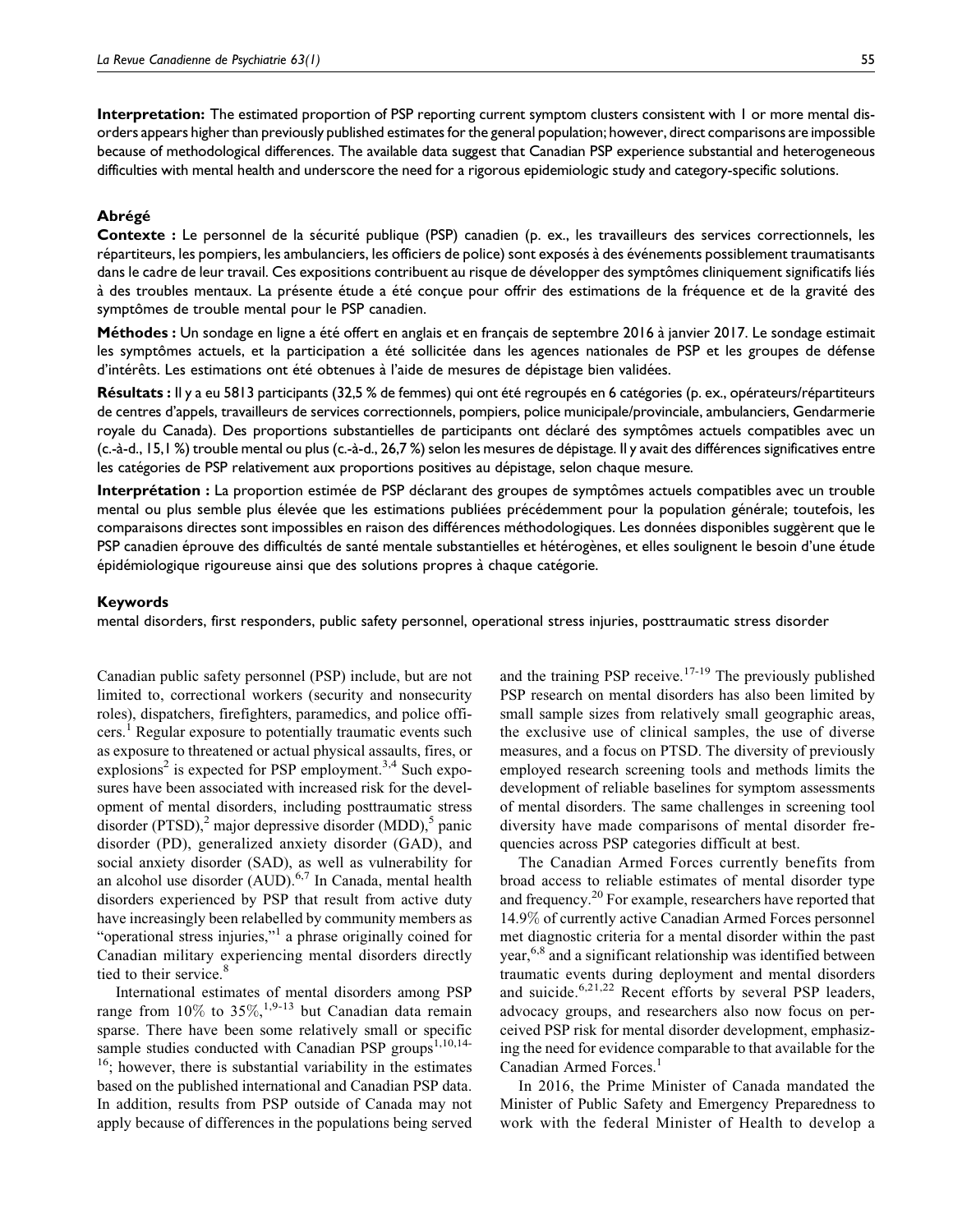National Action Plan to address PTSD among PSP.<sup>1</sup> In January 2016, the Parliamentary Secretary hosted a national roundtable to discuss mental disorders among PSP.<sup>23</sup> A subsequent report from the Standing Committee on Public Safety and National Security underscored that current estimates of Canadian PSP affected by mental disorders appear insufficient, $<sup>1</sup>$  therein potentiating stigma and creating bar-</sup> riers for care seeking<sup>1</sup>; however, the absence of reliable estimates that facilitate comparisons across groups compromises capacity for a National Action Plan and hampers efforts to justify increasing research support for PSP.

Previous PSP research on mental disorders has been limited by small sample sizes, spanning small geographic areas, exclusive use of clinical samples, and the use of diverse measures; herein, we overcome such limitations with a large, national, diverse sample assessed using broadly-accepted and validated screening measures. The current study was designed to provide estimates of several mental disorder symptoms that can 1) provide initial data on normative responding for PSP and 2) facilitate explicit comparisons across diverse Canadian PSP. The results are intended to support the recommended National Action Plan<sup>1</sup> that includes ongoing increasingly robust research.

# **Methods**

## Procedure

Data were collected using a web-based self-report survey in English or French. The survey included well-established measures for screening mental disorder symptom levels that may warrant further clinical attention (details below). The research followed established guidelines for web surveys.<sup>24</sup> Measure selection used a collaborative approach including the authors and representatives from the Public Safety Steering Committee (PSSC) of the Canadian Institute for Public Safety Research and Treatment. The PSSC representatives include leadership from each of the Canadian Association of Chiefs of Police, the Canadian Association of Fire Chiefs, the Canadian Association for Police Governance, the Canadian Police Association, the Correctional Service of Canada (CSC), the International Association of Firefighters, the Paramedic Association of Canada, the Paramedic Chiefs of Canada, the Royal Canadian Mounted Police (RCMP), and the Union of Solicitor General Employees. The study was approved by the University of Regina Institutional Research Ethics Board (file No. 2016-107). The survey was available for voluntary participation from 1 September 2016 to 31 January 2017. Participation was solicited through emails sent to currently working PSP, including civilian members working for police and volunteer firefighters, directing interested persons to a website with study details. The website issued each participant a unique computer-generated random code that allowed for repeated nonduplicate entry into the survey to accommodate the challenging schedules of PSP and facilitate participation.

## Data and Sample

Emails were sent by the PSSC as well as numerous provincial and municipal PSP agencies. The Minister of Public Safety and Emergency Preparedness also provided a video invitation encouraging participation. Each of the national public safety organizations sent the invitation email to their provincial counterparts, who were then asked to forward the invitation either directly to potential participants or to their municipal counterparts, who were then asked to invite potential participants. Several advocacy organizations also sent the invitation to their email distribution lists. The invitation was also made available through links on numerous social media outlets and websites. Accordingly, there was no way to accurately estimate the number of unique persons successfully invited for potential participation; however, based on the 2011 Statistics Canada National Household Survey data, there are approximately 161 000 Canadians working as PSP. A total of  $N = 8520$  began the survey, and  $n = 5813$  (32.5%) women) persons chose to complete the sections on mental disorders. The result suggests approximately 5% of the potential sample responded; however, as there is no way to know how many were invited, calculating a true response rate is prohibitive.

# Self-Report Symptom Measures

Indications of potentially clinically significant symptom clusters and symptom severity were assessed using the following self-report screening measures: the PTSD Check List 5 (PCL-5)<sup>25-29</sup>; the 9-item Patient Health Questionnaire (PHQ-9) $^{30-33}$ ; the PD Symptoms Severity scale, Self-Report  $($ PDSS-SR $)$ <sup>34-36</sup>; the 7-item GAD scale  $(GAD-7)^{33,37,38}$ ; the Social Interaction Phobia scale  $(SIPS)^{39-43}$ ; and the Alcohol Use Disorders Identification Test (AUDIT).<sup>44,45</sup> Participants reported symptoms per the instructions for each scale: PCL-5, past month; PHQ9, past 14 days; PDSS-SR, past 7 days; GAD-7, past 14 days; SIPS, currently no specific time window; and AUDIT, past year. For the PCL-5, and in line with the *Diagnostic and Statis*tical Manual of Mental Disorders, 5th edition  $(DSM-5)$ ,<sup>2</sup> participants reported on their lifetime exposure to a specific list of potentially traumatic events provided by the Life Events Checklist for the DSM-5 (LEC-5).<sup>25-29</sup> Unlike some studies assessing positive screening frequencies with the PCL-5, $^{27}$  the LEC-5 does not include "sudden and unexpected death of someone close to you," therein excluding such events as potential index traumas, making the screening process arguably more conservative. Further, based on experience with the populations, "natural disaster" was revised to "a life-threatening natural disaster," and "transportation accident" was revised to "a serious transportation accident" to differentiate experiences that are relatively more common for PSP. Participants were asked to provide details if they selected "any other very stressful event or experience."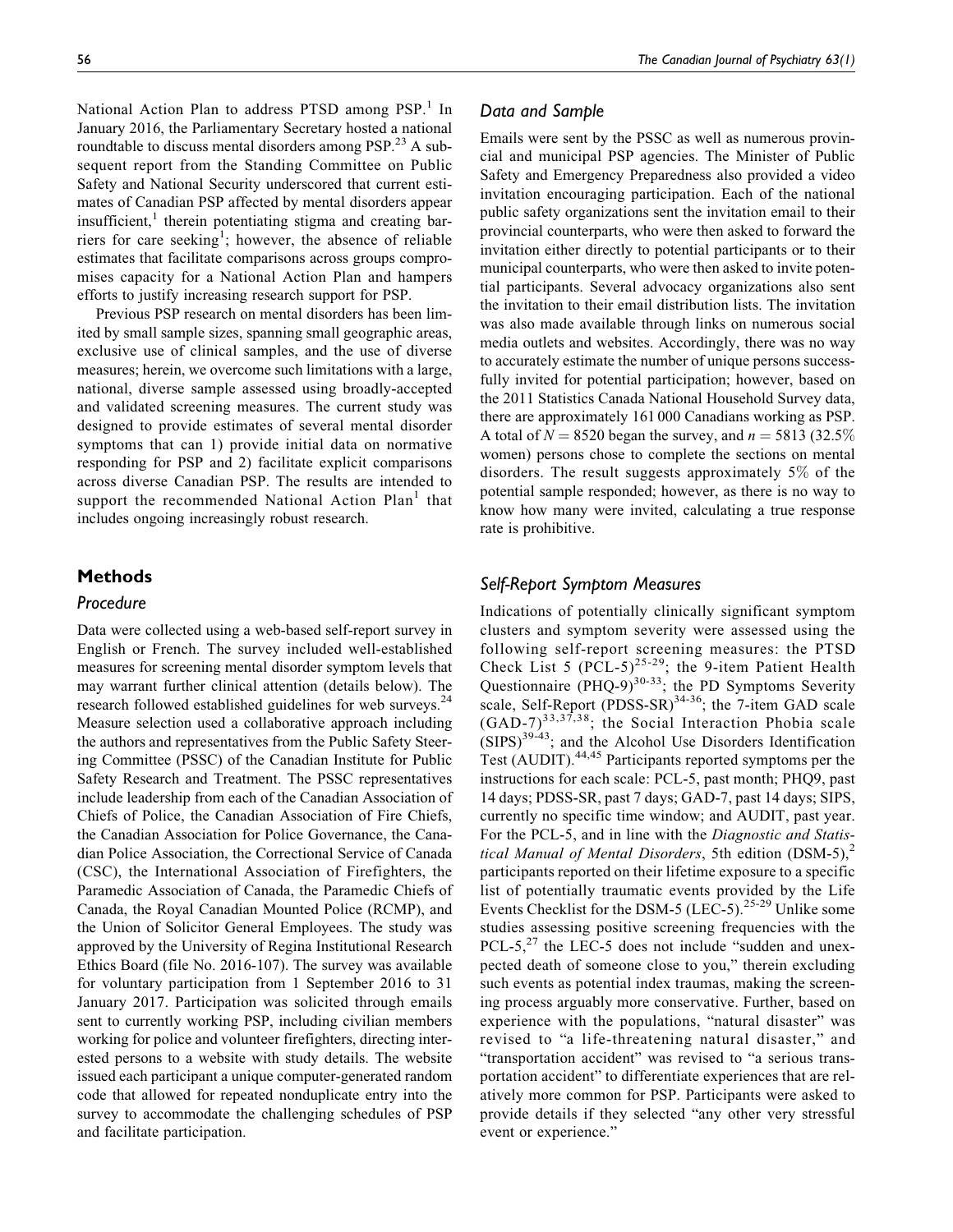Participants were then asked to select an index trauma (i.e., single worst traumatic event, most distressing event, or event that was currently causing the most distress) against which they would rate their past month symptoms using the PCL-5 items. For the PCL-5, a positive screen required participants to meet minimum criteria for each PTSD cluster and exceed the minimum clinical cutoff of  $>$ 32 for their total score.<sup>25</sup> A positive screen for the other measures was determined based on published recommendations; specifically, a positive screen required the PHQ-9 total score to be  $>9,^{46}$  the PDSS-SR total score to be  $>7,^{34}$ the GAD-7 total score to be  $>9,^{47}$  the SIPS total score to be  $>$ 20,<sup>39</sup> and the AUDIT total score to be  $>$ 15.<sup>45</sup> All measures have been validated for screening to identify individuals who may require further clinical attention, rather than validated as definitive diagnostic tools.

# Self-Reported Diagnostic Status

The analyses included self-reported disorders not assessed with the screening measures. Participants were asked to report ever having been diagnosed with obsessivecompulsive disorder, persistent depressive disorder, bipolar I, bipolar II, and cyclothymic disorder. The low prevalence of these disorders required that they be grouped into larger categories to facilitate category comparisons and to protect respondent confidentiality. Obsessive-compulsive disorder was grouped into an "any anxiety disorder" category that also included a positive screen based on the anxiety screening measures (i.e., GAD, SAD, PD). Persistent depressive disorder, bipolar I, bipolar II, and cyclothymic disorder were grouped into an "any other self-reported mood disorder" category, which was then grouped into an "any mood disorder" that included a positive screen for MDD based on the PHQ-9.

## Statistical Analyses

Participants were grouped into demographic categories (i.e., PSP category, sex, age, marital status, provincial region, ethnicity, education, years of service, and urban/rural work location) for comparisons. Complete case analyses were used throughout. Logistic regression models were conducted to assess associations between sociodemographic covariates and any mental disorder among the PSP categories. Post hoc regression analyses were computed to assess associations between sex and any mental disorder for each PSP category. The demographic proportions for sex, age, and provincial region in the current sample were compared with data provided by Statistics Canada for PSP using the 2011 National Household Survey and the National Occupational Classification<sup>48</sup> to establish the representativeness of the sample. The sex distribution was similar among police, firefighters, and paramedics. The age distribution was similar with regard to police and paramedics. Finally, the distribution

according to province was similar for police, firefighters, and correctional workers.

PSP category-specific and overall estimates of positive screens for each mental disorder were calculated using the mean score and the published algorithms for dichotomous cutoffs. Logistic regression models were then computed to assess for differences between PSP categories on each mental disorder (e.g., MDD) and mental disorder category (e.g., any mood disorder). Correlation matrices were computed to examine the correlations between symptom scores on each screening measure in the total sample and then for each specific PSP category separately. The correlation matrices are available as supplementary information in online e-tables (i.e., Tables S1-S4). All correlation tests were conducted using a two-tailed alpha level of 0.05. No correction for multiple testing was used because of the exploratory nature of the study.

## **Results**

Details of the self-reported participant demographics among PSP officers are provided in Table 1. Women were more likely than men to screen as positive for a mental disorder (odds ratio [OR], 1.54; 95% confidence interval [CI], 1.36 to 1.74). Post hoc analyses (Table 2) indicated that sex differences were significant only for municipal/provincial police (OR, 1.66; 95% CI, 1.28 to 2.15) and firefighters (2.23; 95% CI, 1.28 to 3.90).

Participants who were younger or had fewer years of service were slightly less likely to report symptoms of a mental disorder, possibly having had fewer years for exposure, but only 1 difference between ages 19 to 29 and 40 to 49 was statistically significant (see Table 1). Participants who reported being single (OR, 1.37; 95% CI, 1.13 to 1.66) or separated/divorced/widowed (OR, 1.74; 95% CI, 1.43 to 2.11) were more likely to report symptoms of a mental disorder than those who reported being married/ common law (Table 1). Participants from Eastern Canada (i.e., Ontario, Quebec) were less likely to report symptoms of a mental disorder than those from Western Canada (i.e., British Columbia, Alberta, Saskatchewan, Manitoba; OR, 0.84; 95% CI, 0.74 to 0.95). Finally, participants who reported having completed a university degree or a 4-year college program or more education were less likely to report symptoms of a mental disorder than those who reported having completed high school or less education (OR, 0.78; 95% CI, 0.63 to 0.97; Table 1). No differences were identified based on ethnicity or urban/rural work location (Table 1).

Civilian employees working for police, compared with sworn/regular members, reported slightly higher mean scores and slightly more frequent positive screens for most mental disorders except for AUD, which was slightly lower. The only statistically significant difference was that civilian employees of police services were more likely than sworn officers to have an anxiety disorder (OR, 2.02; 95% CI, 1.19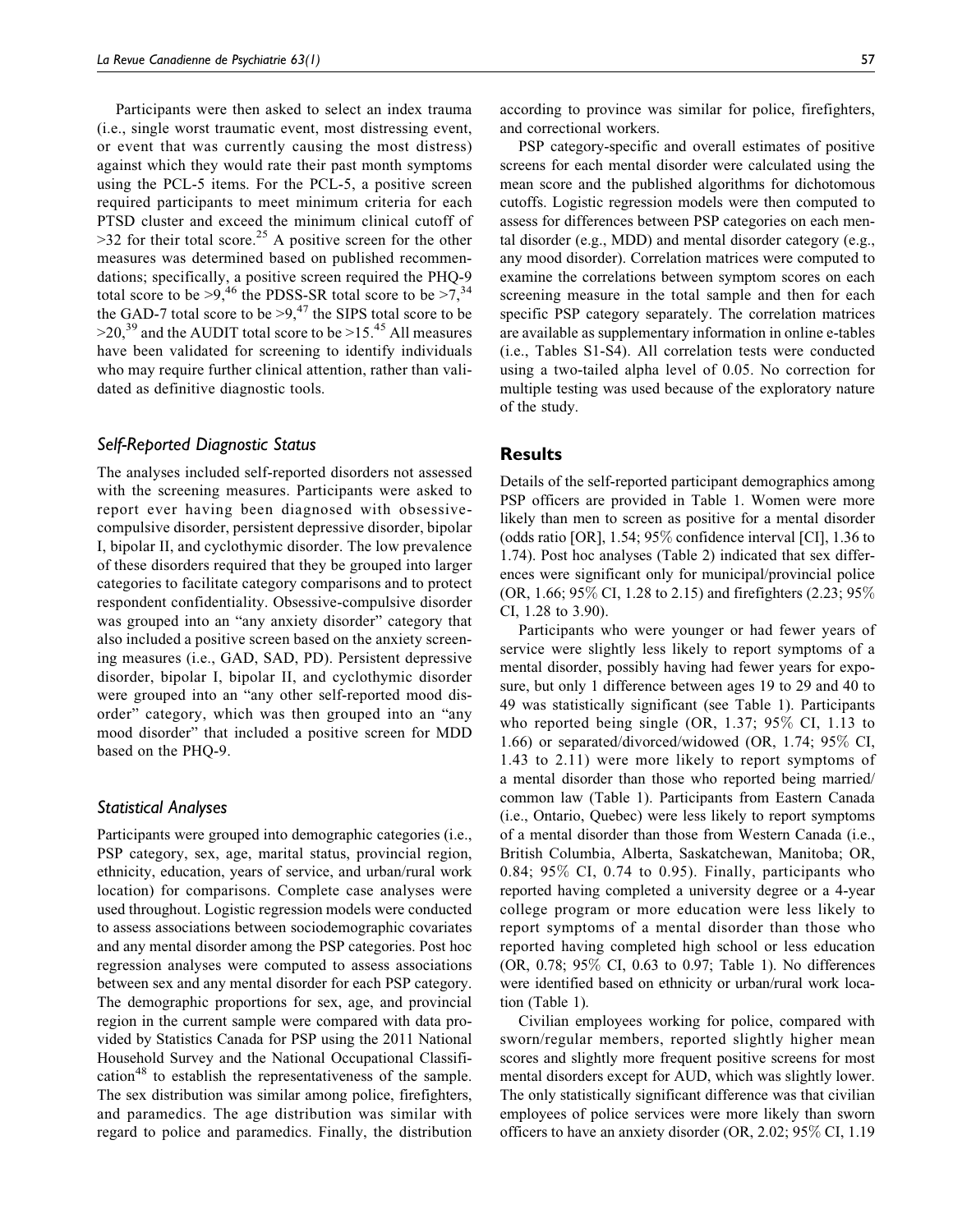|                                                                  |               | Any positive screen, <sup>a</sup> % (n) Odds ratio (95% confidence interval) |
|------------------------------------------------------------------|---------------|------------------------------------------------------------------------------|
| Sex                                                              |               |                                                                              |
| Male                                                             | 41.0 (1278)   | 1.00                                                                         |
| Female                                                           | 51.7 (780)    | 1.54 (1.36 to 1.74)***                                                       |
| Age, years                                                       |               |                                                                              |
| $19-29$                                                          | 40.3 (144)    | 1.00                                                                         |
| 30-39                                                            | 43.6 (573)    | 1.15 (0.90 to 1.45)                                                          |
| 40-49                                                            | 46.5 (782)    | 1.28 (1.02 to 1.62)*                                                         |
| 50-59                                                            | 44.5 (500)    | 1.19 (0.93 to 1.51)                                                          |
| 60 and older                                                     | 36.6 (53)     | 0.85 (0.57 to 1.27)                                                          |
| Marital status                                                   |               |                                                                              |
| Married/common-law                                               | 42.0 (1467)   | 1.00                                                                         |
| Single                                                           | 49.8 (242)    | 1.37 (1.13 to 1.66)***                                                       |
| Separated/divorced/widowed                                       | 55.8(261)     | 1.74 (1.43 to 2.11)***                                                       |
| Remarried                                                        | 48.8 (78)     | 1.31 $(0.96 \text{ to } 1.80)$                                               |
| Province of residence <sup>b</sup>                               |               |                                                                              |
| Western Canada (BC, AB, SK, MB)                                  | 46.1 $(1117)$ | 1.00                                                                         |
| Eastern Canada (ON, QC)                                          | 41.8(663)     | 0.84 (0.74 to 0.95)**                                                        |
| Atlantic Canada (PEI, NS, NB, NFL)                               | 44.8 (240)    | $0.95$ (0.79 to 1.15)                                                        |
| Northern Territories (YK, NWT, NVT)                              | 38.2(21)      | 0.72 (0.42 to 1.25)                                                          |
| <b>Ethnicity</b>                                                 |               |                                                                              |
| White                                                            | 44.2 (1862)   | 1.00                                                                         |
| Other                                                            | 46.2 (178)    | 1.08 (0.88 to 1.34)                                                          |
| Urban/rural work location                                        |               |                                                                              |
| Urban                                                            | 44.1 (1877)   | 1.00                                                                         |
| Rural                                                            | 46.2 (128)    | 1.09 (0.85 to 1.39)                                                          |
| Education                                                        |               |                                                                              |
| High school or less                                              | 47.2 (194)    | 1.00                                                                         |
| Some postsecondary (less than 4-year college/university program) | 46.1 (1133)   | 0.96 (0.78 to 1.18)                                                          |
| University degree/4-year college or higher                       | 41.0 (680)    | 0.78 (0.63 to 0.97) $*$                                                      |
| Years of service                                                 |               |                                                                              |
| More than 15 years                                               | 45.1(1118)    | 1.00                                                                         |
| 10 to 15 years                                                   | 47.0 (503)    | 1.08 (0.94 to 1.25)                                                          |
| 4 to 9 years                                                     | 40.9(331)     | $0.84$ (0.72 to 0.99)*                                                       |
| Less than 4 years                                                | 36.8 (86)     | 0.71 (0.54 to 0.94)*                                                         |
| Public safety personnel category                                 |               |                                                                              |
| Municipal/provincial police                                      | 36.7 (439)    | 1.00                                                                         |
| Royal Canadian Mounted Police                                    | 50.2 (568)    | 1.74 (1.47 to 2.05)***                                                       |
| Correctional workers                                             | 54.6 (336)    | 2.08 (1.70 to 2.53)***                                                       |
| Firefighters                                                     | 34.1 (239)    | 0.89 (0.73 to 1.09)                                                          |
| Paramedics                                                       | 49.1(311)     | 1.67 (1.37 to 2.02)***                                                       |
| Call centre operators/dispatchers                                | 48.4 (105)    | 1.62 (1.21 to 2.16)***                                                       |

Table 1. Total Sample Estimates and Association between Sociodemographic Covariates and Positive Screens for Recent Mental Disorders among Public Safety Personnel.

<sup>a</sup>Any positive screens include respondents who screened positive on any of the established mental disorder (i.e., posttraumatic stress disorder, major depressive disorder, generalized anxiety disorder, social anxiety disorder, panic disorder, alcohol abuse) screening tools and/or who self-reported being diagnosed with a mental disorder (i.e., obsessive-compulsive disorder, persistent depressive disorder, bipolar I, bipolar II, cyclothymic disorder). <sup>b</sup> <sup>b</sup>AB, Alberta; BC, British Columbia; MB, Manitoba; NB, New Brunswick; NFL, Newfoundland and Labrador; NS, Nova Scotia; NVT, Nunavut; NWT, Northwest Territories; ON, Ontario; PEI, Prince Edward Island; QC, Quebec; SK, Saskatchewan; YK, Yukon.

 $*p < 0.05$ ,  $**p < 0.01$ ,  $**p < 0.001$ , statistically significantly different from the reference group.

to 3.40). This suggests trauma exposure is unlikely the only, or even the most important, factor for mental health.<sup>49,50</sup> Accordingly, given the lack of general differences, civilian employees and sworn/regular members were assessed together. Volunteer firefighters, relative to career firefighters, reported slightly lower mean scores and less frequently met criteria for PTSD, MDD, and AUD but reported slightly higher mean scores and more frequently met criteria for PD and SAD; nevertheless, no ORs comparing disorders for volunteer and career firefighters were significant. Accordingly, volunteer and career firefighters were assessed together for the subsequent analyses.

Table 3 includes mean scores for all mental disorders across all PSP and for each PSP category. Table 4 includes overall and PSP category-specific estimates of positive screens for all mental disorders. Across the entire sample, 44.5% reported symptoms consistent with at least 1 mental disorder.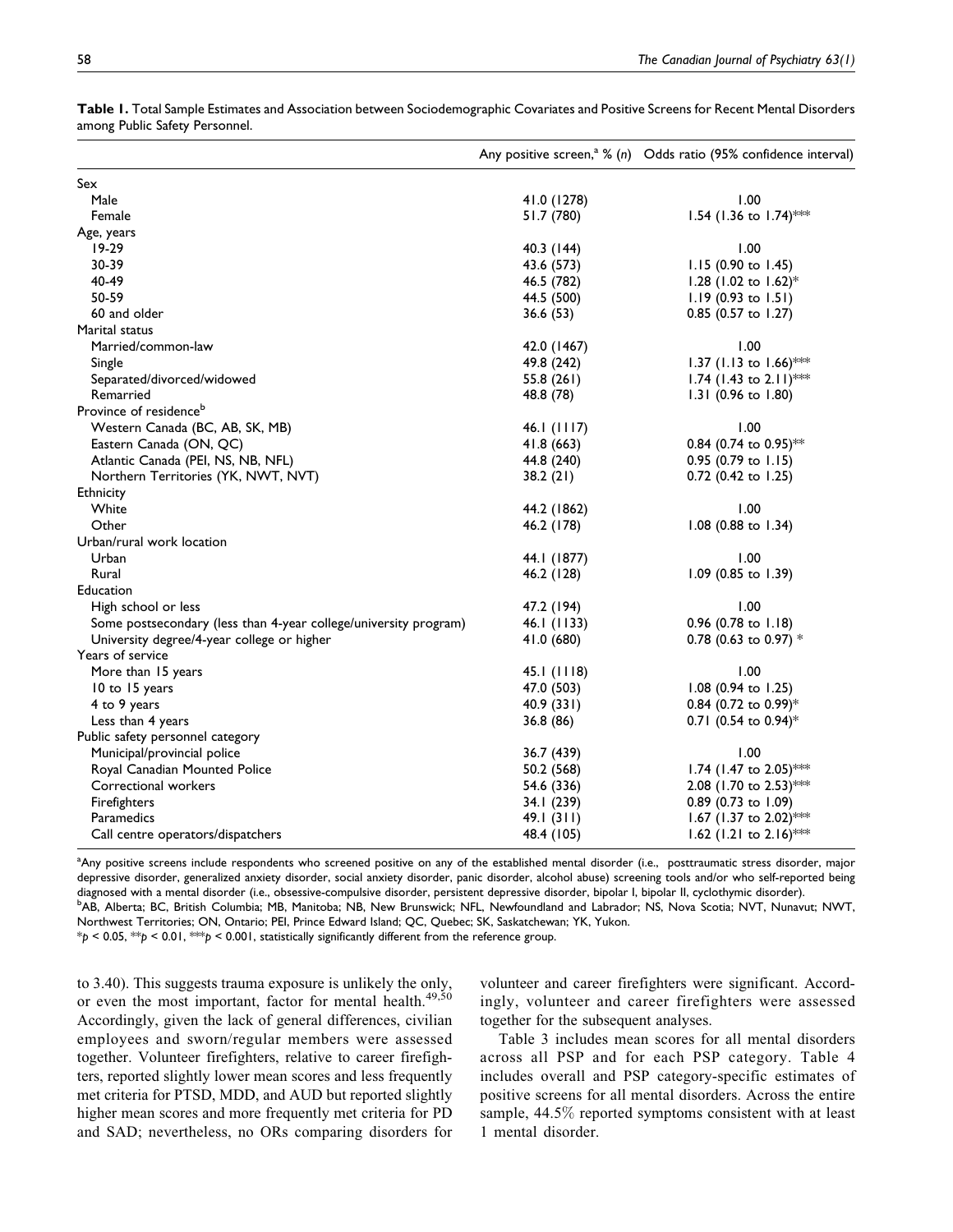Table 2. Unadjusted Odds Ratios for Positive Screens of Any Current Mental Disorder<sup>a</sup> on Sex by Public Safety Personnel Group.<sup>b</sup>

|      | OR (95% CI)                          |                                         |                         |                                                                                                       |            |                                      |  |
|------|--------------------------------------|-----------------------------------------|-------------------------|-------------------------------------------------------------------------------------------------------|------------|--------------------------------------|--|
| Sex  | Municipal/provincial<br>police       | Royal Canadian<br><b>Mounted Police</b> | Correctional<br>workers | <b>Firefighters</b>                                                                                   | Paramedics | Call centre<br>operators/dispatchers |  |
| Male | 1.00<br>Female 1.66 (1.28 to 2.15)** | 1.00                                    | I.OO                    | 00.⊺<br>1.30 (0.99 to 1.70) 1.10 (0.80 to 1.51) 2.23 (1.28 to 3.90) <sup>**</sup> 1.34 (0.98 to 1.85) | L.OO       | 1.00<br>$0.71$ (0.38 to 1.34)        |  |

<sup>a</sup>Any other self-reported mood disorder includes persistent depressive disorder, bipolar I, bipolar II, and cyclothymic disorder. b<br>Any positive screens include respondents who screened positive on any of the established mental disorder (i.e., posttraumatic stress disorder, major depressive disorder, generalized anxiety disorder, social anxiety disorder, panic disorder, alcohol abuse) screening tools and/or who self-reported being diagnosed with a mental disorder (i.e., obsessive-compulsive disorder, persistent depressive disorder, bipolar I, bipolar II, cyclothymic disorder).  $*$  $p$  < 0.01,  $*$  $p$  < 0.001.

Table 3. Mean Scores on Mental Disorder Screening Measures by Public Safety Personnel Category.

| Mean (SD)                |                                    |                          |                          |                          |                          |                                          |
|--------------------------|------------------------------------|--------------------------|--------------------------|--------------------------|--------------------------|------------------------------------------|
| Total sample             | Municipal/<br>provincial<br>police | <b>Mounted Police</b>    | Correctional<br>workers  | <b>Firefighters</b>      | Paramedics               | Call centre<br>operators/<br>dispatchers |
| 21.27 (18.80)            | 18.80 (18.46)                      | 24.94 (21.12)            | 24.84 (18.86)            | 16.98 (16.37)            | 22.28 (18.25)            | 18.78 (17.70)                            |
| 6.54(5.86)               | 5.65(5.66)                         | 7.28(6.06)               | 7.33 (5.74)              | 5.45(5.55)               | 7.10(6.05)               | 7.19(5.63)                               |
| 5.25(5.01)               | 4.59(4.91)                         | 5.95(5.28)               | 6.08(4.97)               | 4.17 (4.56)              | 5.65(4.96)               | 5.32(4.81)                               |
| 10.23(10.81)             | 8.37(9.70)                         | 11.29(11.58)             | $12.03$ (11.39)          | 8.17(9.48)               | 11.79 (10.90)            | 11.37 (11.41)                            |
| 2.57(4.35)<br>5.52(5.00) | 2.04(3.93)<br>5.70(5.13)           | 3.02(4.72)<br>4.89(4.44) | 3.36(4.74)<br>5.58(5.21) | 1.68(3.55)<br>6.53(5.21) | 2.84(4.55)<br>5.42(5.12) | 2.80(4.40)<br>4.99(4.91)                 |
|                          |                                    |                          |                          | Royal Canadian           |                          |                                          |

PTSD, posttraumatic stress disorder; PCL-5, Posttraumatic Stress Disorder Checklist for DSM-5<sup>25</sup>; PHQ-9, Patient Health Questionnaire<sup>30</sup>; GAD-7, Generalized Anxiety Disorder Scale<sup>47</sup>; SIPS, Social Interaction Phobia Scale<sup>39</sup>; PDSS-SR, Panic Disorder Symptoms Severity Scale, Self-Report<sup>34</sup>; AUDIT, Alcohol Use Disorders Identification Test.<sup>45</sup>

Several statistically significant differences were identified across PSP categories as indicated by superscripts in Table 4. RCMP, correctional workers, and paramedics were generally significantly more likely to experience all mental disorders, except AUD, when compared with municipal/provincial police (i.e., ORs of 1.74 to 2.30 for RCMP, ORs of 1.69 to 6.02 for correctional workers, and ORs of 1.33 to 2.71 for paramedics) or firefighters (i.e., ORs of 1.83 to 2.74 for RCMP, ORs of 1.79 to 3.58 for correctional workers, and ORs of 1.63 to 2.15 for paramedics). In contrast, relative to municipal/provincial police, the positive screens for AUD were lower for RCMP (OR, 0.66; 95% CI, 0.45 to 0.95), higher for firefighters (OR, 1.42; 95% CI, 1.01 to 2.01), and comparable for correctional workers (OR, 1.19; 95% CI, 0.82 to 1.74), paramedics (OR, 1.05; 95% CI, 0.71 to 1.59), and call centre operators/dispatchers (OR, 1.26; 95% CI, 0.73 to 2.17). The intercorrelations of mental disorders across and within PSP categories are in supplemental tables online (Tables S1-S4).

## Interpretation

The current study presents novel findings on how frequently diverse Canadian PSP categories (i.e., call center operators/ dispatchers, correctional workers, firefighters, municipal/ provincial police, paramedics, RCMP) screen positive on

several well-established self-report measures assessing mental disorder symptoms. The results also include national frequency estimates of positive screens for potentially clinically significant symptom clusters across the Canadian PSP categories. The national estimates can be used to inform interpretations of individual PSP self-reported symptoms and to inform how frequently physicians and policy planners should be assessing PSP mental health needs. The results were primarily based on the current (i.e., time frame reference points ranged from past week to past month) mental health disorder symptom reports and provide mental health estimates using a positive screen as a proxy for potential diagnostic status. The observed results may be explained by PSP being more frequently exposed to potentially traumatic events in their work<sup>1,3,4</sup>; however, the current data cannot inform the proportion of symptoms related specifically to service. $49$  In addition, the frequency of positive screens may overestimate the actual prevalence rates for diagnosable mental disorders by some currently unknowable amount.

The current frequency of positive screens among PSP (i.e., 44.5%) is much higher than the frequency of diagnosed mental disorders in the general population (i.e.,  $\sim$  10.1%),<sup>51</sup> but differences in sampling and data collection make direct comparisons inappropriate. Among PSP participants, the frequency of positive screens was generally lowest for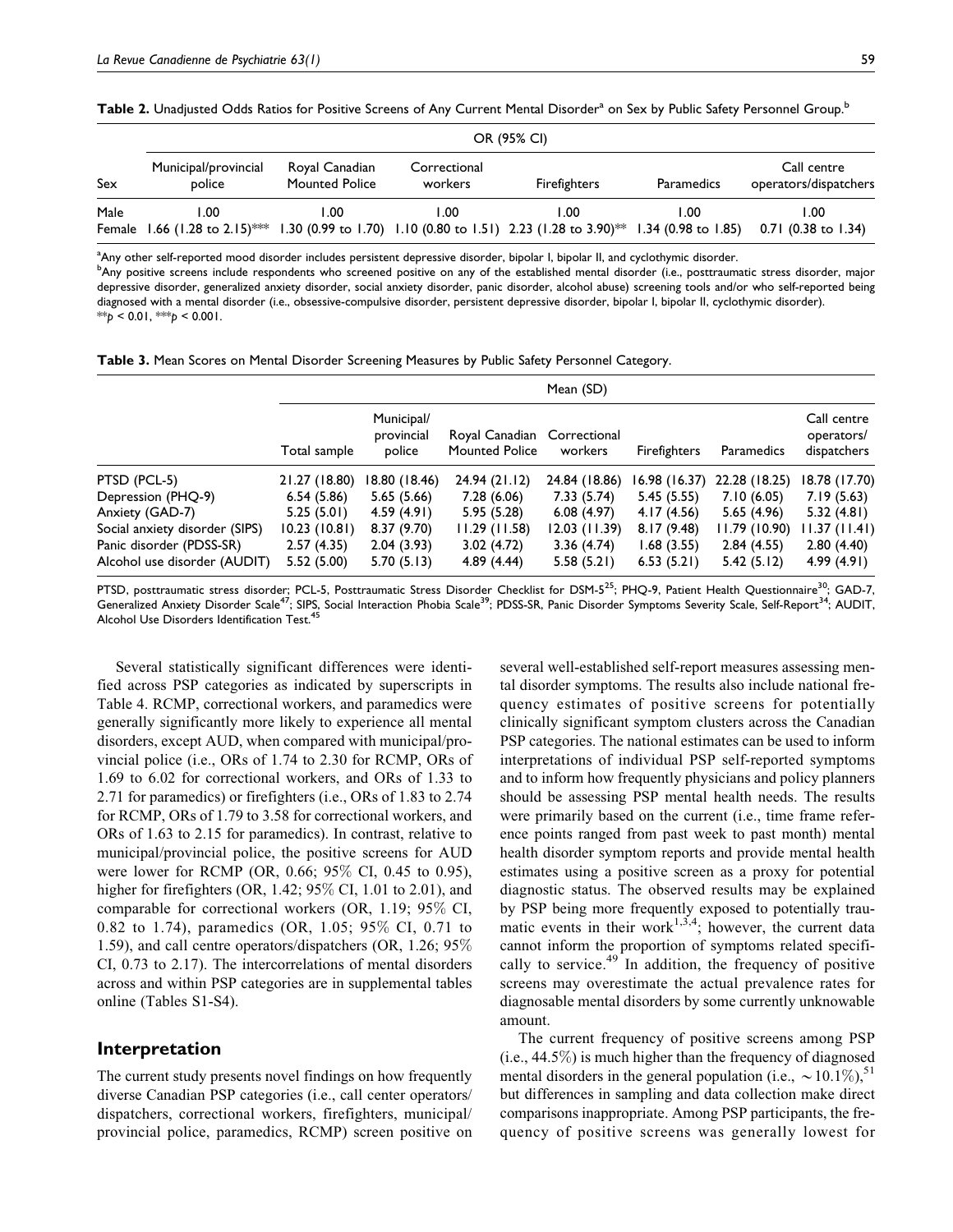|                                                                                     | % (n)           |                                    |                                         |                         |                       |                         |                                          |
|-------------------------------------------------------------------------------------|-----------------|------------------------------------|-----------------------------------------|-------------------------|-----------------------|-------------------------|------------------------------------------|
|                                                                                     | Total<br>sample | Municipal/<br>provincial<br>police | Royal Canadian<br><b>Mounted Police</b> | Correctional<br>workers | <b>Firefighters</b>   | Paramedics              | Call centre<br>operators/<br>dispatchers |
| PTSD (PCL-5)                                                                        | 23.2 (1304)     | 19.5 (288)d                        | 30.0 (430)a                             | 29.1 (225)a             |                       | 13.5 (120)b 24.5 (190)c | $18.3(51)$ d                             |
| Major depressive disorder (PHQ-9)                                                   | 26.4 (1419)     | 19.6 (278)b                        | 31.7 (435)a                             | 31.1 (235)a             | 20.2 (170)b           | 29.6 (213)a             | 33.2 (88)a                               |
| Generalized anxiety disorder<br>$(GAD-7)$                                           | 18.6 (975)      | 14.6 (203)b, c                     | 23.3(313)a                              | 23.6 (172)a             | $11.7(97)$ b          | 20.5 (144)a             | 18.0 (46)a, c                            |
| Social anxiety disorder (SIPS)                                                      | 15.2 (783)      | $10.0$ (136)b                      | 18.7 (247)a                             | 18.3 (130)a             | $11.0(90)$ b          | 20.0 (138)a             | 16.9(42)a                                |
| Panic disorder (PDSS-SR)                                                            | 8.9(439)        | $5.9(76)$ b                        | $12.0$ (151)a                           | 12.2(84)a               | $5.1(40)$ b           | $10.3$ (70)a, c         | 7.6 (18)b, c                             |
| Alcohol use disorder (AUDIT)                                                        | 5.9 (292)       | 5.8 (76)c                          | 3.9 (49)a                               | 6.8 (47)b, c            | $8.0(63)$ b           | 6.1 (40)b, c            | 7.2 (17)b, c                             |
| Any other self-reported mood<br>disorder <sup>a</sup>                               | 1.7(80)         | $-{}^e c$                          | 1.6 $(19)a$                             | $4.0(27)$ b             | $-$ <sup>e</sup> a, c | 1.9(12)a                | $-$ <sup>e</sup> a, b, c                 |
| Any positive screen for a mood<br>disorderb                                         |                 | 29.0 (1460) 21.3 (285)b            | 34.7 (442)a                             | 35.3 (249)a             |                       | 22.4 (176)b 32.0 (218)a | 36.1 (90)a                               |
| Any positive screen for an anxiety<br>disorder <sup>c</sup>                         |                 | 30.3 (1433) 23.7 (295)c            | 37.3 (448)a                             | 37.9 (249)a             |                       | 19.4 (145)b 33.9 (223)a | 32.2(73)a                                |
| Any positive screen for any mental 44.5 (1998) 36.7 (439)b<br>disorder <sup>d</sup> |                 |                                    | 50.2 (568)a                             | 54.6 (336)a             |                       | 34.1 (239)b 49.1 (311)a | 48.4 (105)a                              |
| Total number of positive screens <sup>d</sup>                                       |                 |                                    |                                         |                         |                       |                         |                                          |
| 0                                                                                   | 58.2 (2495)     | 65.9 (757)                         | 52.7 (563)                              | 48.4 (279)              | 67.7 (462)            | 52.9 (322)              | 55.7 (112)                               |
|                                                                                     | 15.1(648)       | 13.8(158)                          | 14.8 (158)                              | 16.7(96)                | 13.2(90)              | 19.4(118)               | 13.9(28)                                 |
|                                                                                     | 8.7(371)        | 8.0(92)                            | 8.1(87)                                 | 10.9(63)                | 8.7(59)               | 7.4(45)                 | 12.4(25)                                 |
| 3 or more                                                                           | 18.0 (771)      | 12.3(141)                          | 24.4 (261)                              | 24.0 (138)              | 10.4(71)              | 20.4 (124)              | 17.9(36)                                 |

Table 4. Frequencies of Positive Screens for Recent Mental Disorders Based on Self-Report Measures by Public Safety Personnel Category.

PTSD = posttraumatic stress disorder; PCL-5 = Posttraumatic Stress Disorder Checklist for DSM-5<sup>25</sup>; PHQ-9 = Patient Health Questionnaire<sup>30</sup>; GAD-7 = Generalized Anxiety Disorder Scale<sup>47</sup>; SIPS = Social Interaction Phobia Scale<sup>39</sup>; PDSS-SR = Panic Disorder Symptoms Severity Scale, Self-Report<sup>34</sup>; AUDIT = Alcohol Use Disorders Identification Test<sup>45</sup>. Letters in the cells indicate categories of public safety officers that are significantly different from one another at p  $\leq$  0.05.<br> $\frac{1}{2}$ Any ot

<sup>a</sup>Any other self-reported mood disorder includes persistent depressive disorder, bipolar I, bipolar II, and cyclothymic disorder.

<sup>b</sup>Any positive screen for a mood disorder includes all self-report mood disorders plus a positive depression screen (PHQ-9).

<sup>c</sup>Any positive screen for an anxiety disorder includes positive screen for anxiety, social anxiety, and panic disorder plus self-report obsessive-compulsive disorder.

<sup>d</sup>Any positive screen and the total number of positive screens include respondents who screened positive on any of the established mental disorder (i.e., posttraumatic stress disorder, anxiety, social anxiety disorder, panic disorder, alcohol abuse) screening tools and/or who self-reported being diagnosed with a mental disorder (i.e., obsessive-compulsive disorder, persistent depressive disorder, bipolar I, bipolar II, cyclothymic disorder).

<sup>e</sup>Not presented because of insufficient sample size (i.e.,  $n < 10$ ).

municipal/provincial police (i.e., 5.8% to 19.6%) and firefighters (i.e., 5.1% to 20.2%); similarly, police officers and firefighters appeared to have the lowest estimates for current PTSD prevalence across PSP categories assessed in a recent international meta-analysis.<sup>9</sup> The same meta-analysis did not identify substantial differences in rates when comparing self-report assessments and interview assessments. There is published PHQ-9 data from a large sample of the general Canadian population available as a comparator group for positive screening prevalence wherein 8.4% was the estimated prevalence rate,  $52$  underscoring the current positive screens as appearing much higher. Unfortunately, similar comparative data for the other screening tools were not available.

The differences across PSP may be due to diverse factors. For example, municipal/provincial police may have more access to structural and social supports from consistent urban deployment, whereas RCMP relocate frequently and often to rural areas, which would have less access to such supports.53,54 Municipal police are more likely to be deployed

in pairs, whereas RCMP are more likely to be deployed alone. Similarly, paramedics report experiencing very high rates of exposure to human suffering<sup>9</sup> for which they often feel responsible,<sup>55</sup> potentiating substantial emotional stress.<sup>55,56</sup> Differences may also be based on populations being served, such as for correctional workers who engage with incarcerated persons in extraordinary environments that can reasonably be hypothesized to increase risk for developing a mental disorder. $9$  In any case, the substantive differences in positive screening frequencies across PSP categories underscore the need for more research to identify the diverse risk and resiliency factors that may inform changes to improve mental health.

There were several sociodemographic factors associated with positive screens for any potential mental disorder. Women were more likely than men to report mental disorder symptoms, but the difference was statistically significant only within the categories of municipal/provincial police and firefighters. The results align with evidence that women in the general population are more likely than men to report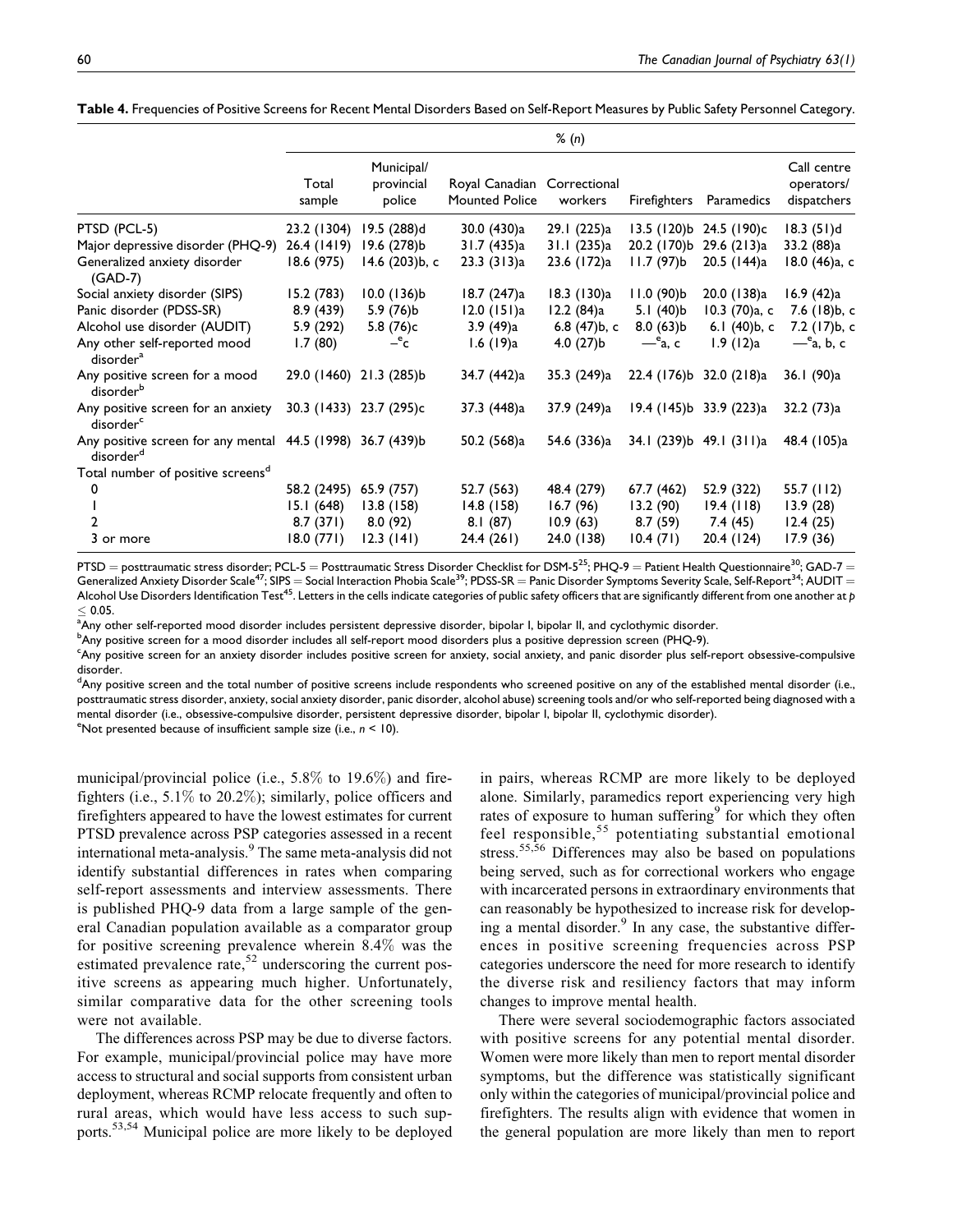mental disorders,<sup>57-59</sup> which may correlate with factors including workplace stressors.<sup>60</sup> Inconsistent differences, however, suggest diverse systemic variables differentially affect women  $PSP<sup>61-66</sup>$  and should be highlighted when designing mental health solutions. Similarly, civilian employees of police services were more likely than sworn officers to screen positive for an anxiety disorder but were otherwise quite comparable. Accordingly, direct trauma exposure appears to be only one factor associated with PSP mental health, and researchers should explore how best to provide specific civilian employee supports.

Positive and supportive relationships can be expected to serve as resiliency factors for mental health. $67$  Indeed, participants in the current study who were in married/ common-law relationships were significantly less likely to screen positive for a potential mental health disorder than participants who reported being single or separated/ divorced/widowed. The association between married/ common-law relationships and mental health in the general population is well established $59,67$ ; however, the association appears less consistent among PSP, with some research finding a relationship<sup>68</sup> and other research not.<sup>9</sup> Despite potentially intuitive notions that PSP have more difficulties maintaining relationships because of work-related stressors, the divorce rates for correctional workers, police, and firefighters are comparable to or lower than the general popula- $\mu$ <sup>69</sup>; accordingly, being married may be an important resiliency factor, suggesting benefits for investing in PSP family supports. In contrast, PSP marital status may depend on positive mental health, in which case individual PSP mental health supports may also serve as family supports. Education also appeared potentially protective, but likely interacts with several other factors, such as wealth. $70$ 

Positive screens for a potential mental disorder increased as a function of participant age and years of service. The concurrent increases may be due to older and longer-serving PSP having more opportunities for exposure to potentially traumatic events. Increased frequency of exposure can be associated with symptoms<sup>2</sup>; however, idiosyncratic experiences of potentially traumatic events remains important.<sup>70</sup> There may also be important changes in skill levels (e.g., practical experience, deterioration of resilience skills over time) that warrant additional investigation. Perhaps importantly, the pattern for AUD-positive screening diverged in that the frequency for RCMP was lower than other groups and firefighters were higher than other groups. The diverse frequencies may also imply differences in PSP cultural norms with respect to using alcohol as a coping mechanism. In any case, disentangling all such complex potential interactions warrants additional research, much of which will need to be longitudinal.

### Limitations

The use of a large diverse Canadian PSP sample is an important strength of the current study; however, several

limitations should be noted and provide critical directions for future research. First, the sample was self-selected; so, the reported proportions may not be representative of all Canadian PSP, despite general indications of proportional demographic representativeness. Further, the sampling method prohibited knowing the actual response rate. Second, responses were based on anonymous self-reporting to a webdelivered survey. The reliability and validity of web-based self-reported mental disorder symptom clusters remains ambiguous, $^{71}$  certainly for the current population; that said, a recent meta-analysis did not identify substantial differences in rates when comparing self-report assessments and interview assessments,<sup>9</sup> so the current results underscore the need for a more rigorous epidemiological study. Third, the screening tools used different symptom duration periods, which may have caused response difficulties for some participants; however, changing the durations would have compromised the validity of each measure, and so the durations were emphasized within each instruction set to minimize the impact of such differences.

Fourth, people may underreport clinical symptoms, even when anonymous,  $72,73$  and PSP concerns with stigma may have contributed to underreporting.<sup>74-76</sup> However, anonymity may also improve accuracy.<sup>24</sup> Accordingly, many previous estimates of mental disorders in  $PSP<sup>1,10,14-16,77</sup>$ </sup> may have been underestimated. In contrast, the current rates may be inflated because of a self-selection bias of motivated responding by clinically symptomatic persons.<sup>71</sup> That argument might be countered by notions that particularly symptomatic persons may also be less likely to participate in research.<sup>78</sup> Fifth, even a positive screen is an approximation without the use of diagnostic interviews conducted by appropriately trained assessors. Moreover, the screening measures were designed for standalone use in clinical settings, which raises questions about sensitivity and specificity within the current context wherein the measures were used collectively in a self-report setting without clinical oversight. The current methods necessarily inhibit direct comments about prevalence rates; however, the relatively large sample size and frequent positive screens justify further research with more robust assessments (e.g., interviews). Investing the necessary resources in a large-scale epidemiological study using probability-based sampling techniques, clinical interviews, measures to ensure high response and completion rates, and comparison of the general population who do not work as a PSP is a necessary next step and the only way to resolve important concerns about selection biases and self-report screening measures.

Sixth, the focus on current symptoms precluded lifetime assessments, therein obscuring important information. Future research should use clinical diagnostic interviews assessing current and lifetime symptoms<sup>6,79</sup> and assess the impact of mental health symptoms on quality of life and daily function. Seventh, the PSP category groupings were based on previous research<sup>12</sup> but could not account for potentially important differences within some categories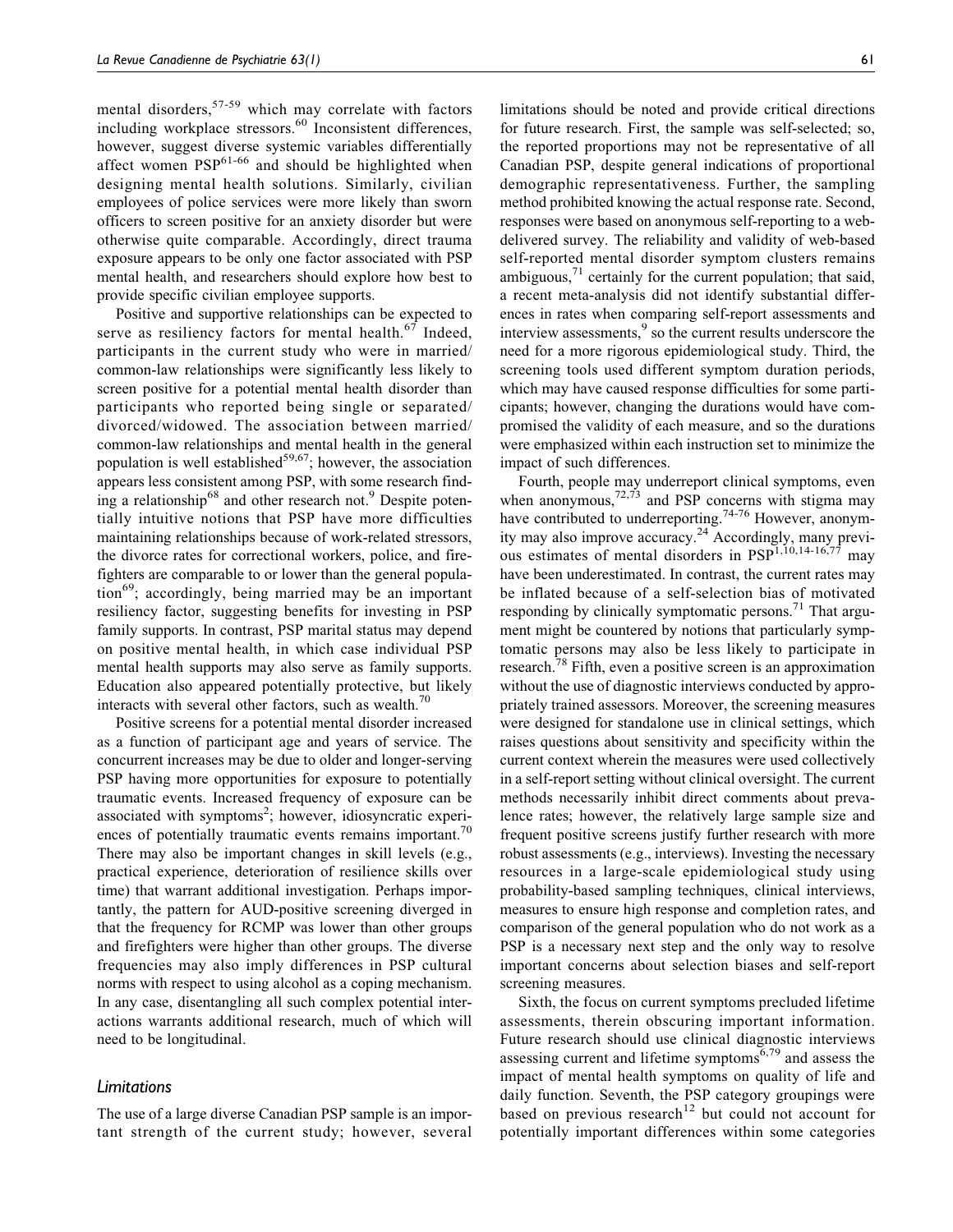(e.g., paramedics vs. emergency medical technicians). More nuanced assessments of differences across categories and interactions with other variables therein (e.g., sex, age, differences between federal and provincial correctional workers) would require a much larger sample. Eighth, there was a considerable proportion who began but did not complete the survey, which may have been due to length, question difficulty, or other barriers. Many participants reported appreciating being able to answer through a mobile app between calls at work and over multiple sittings; as such, there is no reliable way to know the actual average time for completion or reasons for failure to complete. Future research should evaluate such potential barriers in detail and how best to facilitate more comprehensive participation. Finally, direct comparisons with other data sets are complicated by differences in data collection methods (e.g., interviews vs. self-report) and assessment windows (e.g., past year).

# Conclusion

The current results indicate that many PSP (i.e., 44.5%) screened positive for clinically significant symptom clusters consistent with 1 or more mental disorders. The frequency of positive screens appears much higher than diagnostic rates for the general population (i.e.,  $\sim$  10.1%).<sup>51</sup> There were also significant differences between PSP categories in frequencies of positive screens that warrant further investigation. The current Canada-specific PSP results lend support to calls for a National Action Plan with emphasis on rigorous and robust research, including a full epidemiology study, to support PSP mental health.<sup>1,23</sup>

#### Acknowledgement

Special thanks for recruitment support provided by the following (alphabetically): Badge of Life Canada, Behind the Red Serge, Canadian Association for Police Governance, Canadian Association of Chiefs of Police, Canadian Association of Fire Chiefs, Canadian Institute for Military and Veteran Health Research (CIMVHR), Canadian Institute for Public Safety Research and Treatment (CIPSRT), Canadian Ministry of Public Safety and Emergency Preparedness, Canadian Police Association, Community Safety Knowledge Alliance, Correctional Service of Canada, Families of the RCMP for PTSD Awareness, First Responder Mental Health Network Collaboration, International Association of Firefighters, Justice Institute of British Columbia, Mental Health Commission of Canada, Mood Disorders Society of Canada, Nova Scotia Operational Stress Injury Clinic–Capital Health, Paramedic Association of Canada, Paramedic Chiefs of Canada, Royal Canadian Mounted Police, Tema Conter Trust, Union of Solicitor General Employees, and Wounded Warriors Canada.

#### Declaration of Conflicting Interests

The author(s) declared no potential conflicts of interest with respect to the research, authorship, and/or publication of this article.

### Funding

The author(s) disclosed receipt of the following financial support for the research, authorship, and/or publication of this article: R. Nicholas Carleton's research is supported by the Canadian Institutes of Health Research (CIHR) through a New Investigator Award (FRN: 13666). Tracie O. Afifi's research is supported by a CIHR New Investigator Award and Foundation Scheme Award. This research was funded in part by the Ministry of Public Safety and Emergency Preparedness through the Policy Development Contribution Program.

## References

- 1. Oliphant RC. Healthy minds, safe communities: supporting our public safety officers through a national strategy for operational stress injuries. Standing Committee on Public Safety and National Security, editor. Ottawa (Canada): Standing Committee on Public Safety and National Security, 2016.
- 2. American Psychiatric Association. Diagnostic and statistical manual of mental disorders. 5th ed. Washington (DC): American Psychiatric Association; 2013.
- 3. Galatzer-Levy IR, Madan A, Neylan TC, et al. Peritraumatic and trait dissociation differentiate police officers with resilient versus symptomatic trajectories of posttraumatic stress symptoms. J Trauma Stress. 2011;24:557-565.
- 4. Komarovskaya I, Maguen S, McCaslin SE, et al. The impact of killing and injuring others on mental health symptoms among police officers. J Psychiatr Res. 2011;45:1332-1336.
- 5. Bonde JP, Utzon-Frank N, Bertelsen M, et al. Risk of depressive disorder following disasters and military deployment: systematic review with meta-analysis. Br J Psychiatry. 2016;208: 330-336.
- 6. Sareen J, Cox BJ, Afifi TO, et al. Combat and peacekeeping operations in relation to prevalence of mental disorders and perceived need for mental health care: findings from a large representative sample of military personnel. Arch Gen Psychiatry. 2007;64:843-852.
- 7. Fetzner M, McMillan KA, Sareen J, et al. What is the association between traumatic life events and alcohol abuse/dependence in people with and without ptsd? Findings from a nationally representative sample. Depress Anxiety. 2011;28:632-638.
- 8. Richardson JD, Darte K, Grenier S, et al. Operational stress injury social support: a Canadian innovation in professional peer support. Can Mil J. 2008;9:57-64.
- 9. Berger W, Coutinho ES, Figueira I, et al. Rescuers at risk: a systematic review and meta-regression analysis of the worldwide current prevalence and correlates of PTSD in rescue workers. Soc Psychiatry Psychiatr Epidemiol. 2012;47:1001-1011.
- 10. Haugen PT, Evces M, Weiss DS. Treating posttraumatic stress disorder in first responders: a systematic review. Clin Psychol Rev. 2012;32:370-380.
- 11. Faust KL, Ven TV. Policing disaster: an analytical review of the literature on policing, disaster, and post-traumatic stress disorder. Sociol Compass. 2014;8:614-626.
- 12. Stanley IH, Horn MA, Joiner TE. A systematic review of suicidal thoughts and behaviors among police officers, firefighters, EMTs, and paramedics. Clin Psychol Rev. 2016;44:25-44.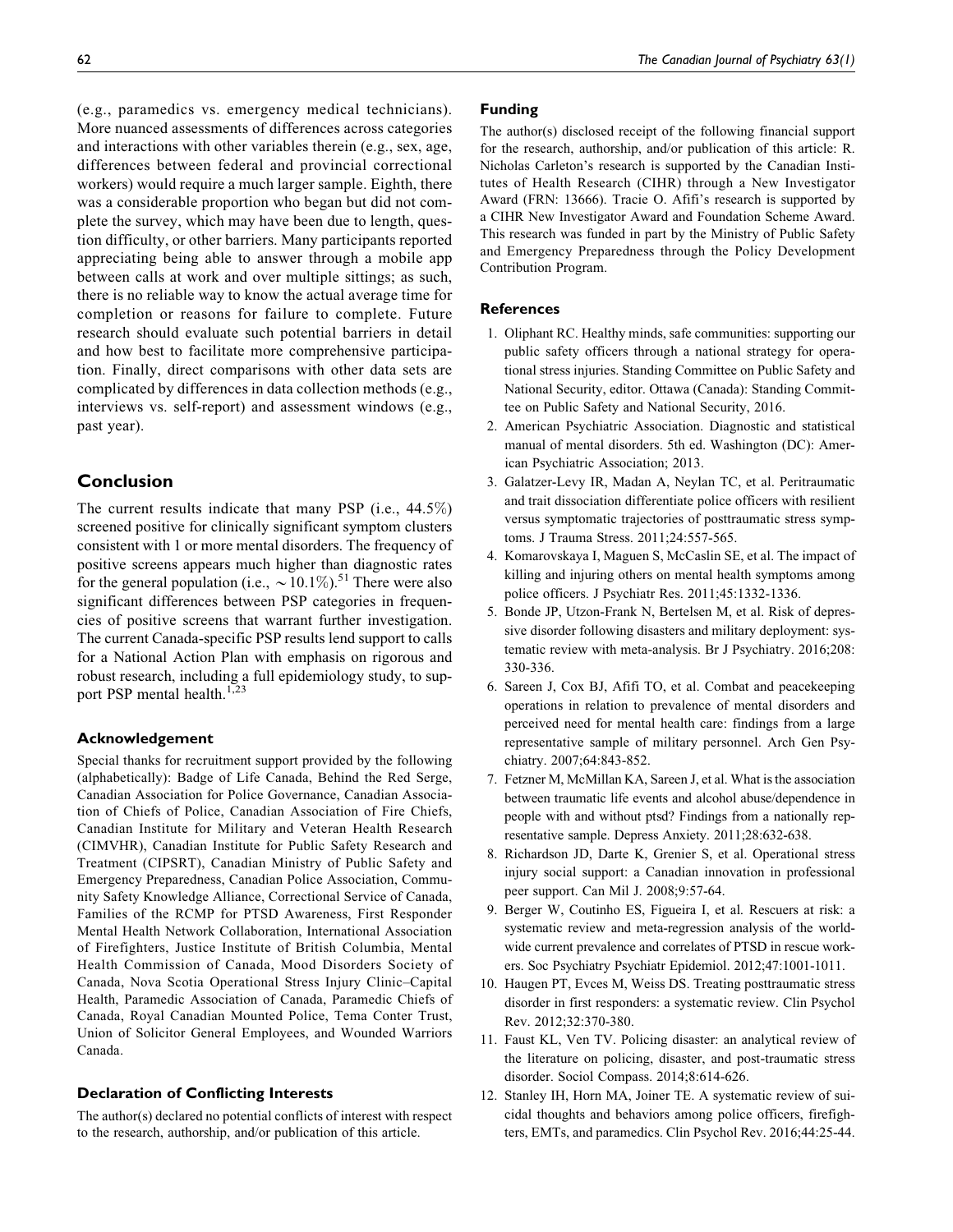- 13. Neria Y, DiGrande L, Adams BG. Posttraumatic stress disorder following the September 11, 2001, terrorist attacks: a review of the literature among highly exposed populations. Am Psychol. 2011;66:429-446.
- 14. Asmundson GJG, Stapleton JA. Associations between dimensions of anxiety sensitivity and PTSD symptom clusters in active-duty police officers. Cogn Behav Ther. 2008;37:66-75.
- 15. Horswill S, Jones NA, Carleton RN. Preliminary results from an analysis of risk and resilience to posttraumatic stress and growth in Saskatchewan police officers. Paper presented at: 35th Annual Congress of the Canadian Criminal Justice Association; 2015 September 30-October 2; Regina, SK.
- 16. Corneil W, Beaton R, Murphy S, et al. Exposure to traumatic incidents and prevalence of posttraumatic stress symptomatology in urban firefighters in two countries. J Occup Health Psychol. 1999;4:131-141.
- 17. Bradford B, Jauregui B, Loader I, et al. The Sage handbook of global policing. Thousand Oaks (CA): Sage; 2016.
- 18. Lord VB. Swedish police selection and training: issues from a comparative perspective. Policing Int J Police Strateg Manage. 1998;21:280-292.
- 19. Greene E, Evelo AJ. Cops and robbers (and eyewitnesses): a comparison of lineup administration by robbery detectives in the USA and Canada. Psychol Crime Law. 2015;21:297-313.
- 20. Statistics Canada. 2013 Canadian forces mental health survey: master file documentation. 2013. [http://www23.statcan.gc.ca/](http://www23.statcan.gc.ca/imdb/p2SV.pl?Function=getSurvey&SDDS=5084) [imdb/p2SV.pl?Function](http://www23.statcan.gc.ca/imdb/p2SV.pl?Function=getSurvey&SDDS=5084)=[getSurvey&SDDS](http://www23.statcan.gc.ca/imdb/p2SV.pl?Function=getSurvey&SDDS=5084)=[5084](http://www23.statcan.gc.ca/imdb/p2SV.pl?Function=getSurvey&SDDS=5084)
- 21. Boulos D, Zamorski MA. Deployment-related mental disorders among Canadian Forces personnel deployed in support of the mission in Afghanistan, 2001–2008. Can Med Assoc J. 2013;185:E545-E552.
- 22. Sareen J, Afifi TO, Taillieu T, et al. Deployment-related traumatic events and suicidal behaviour in a nationally representative sample of Canadian Forces Personnel. Can J Psychiatry. 2017;706743717699174.
- 23. Picard MC. National roundtable presentations on post-traumatic stress disorder. Convened by Public Safety Canada (PSC) at the University of Regina; 2016 January 29; Regina, SK.
- 24. Ashbaugh AR, Herbert CF, Butler LD, et al. A new frontier: trauma research on the internet. In: Brunet A, Ashbaugh AR, Herbert CF, editors. Internet use in the aftermath of trauma. Amsterdam (the Netherlands): IOS Press BV; 2010. p 324.
- 25. Weathers FW, Litz BT, Keane TM, et al. The PTSD Checklist for DSM-5 (PCL-5). Scale available from the National Center for PTSD. Boston (MA): National Center for PTSD; 2013.
- 26. MacIntosh HB, Séguin G, Abdul-Ramen I, et al. Premiére traduction française PCL-5-LEC, civilian checklist for PTSD, DSM5. Montreal (Canada): McGill; 2015.
- 27. Ashbaugh AR, Houle-Johnson S, Herbert C, et al. Psychometric validation of the English and French versions of the Posttraumatic Stress Disorder Checklist for DSM-5 (PCL-5). PLoS One. 2016;11:e0161645.
- 28. Blevins CA, Weathers FW, Davis MT, et al. The posttraumatic stress disorder checklist for DSM-5 (PCL-5): development and initial psychometric evaluation. J Trauma Stress. 2015;28: 489-498.
- 29. Bovin MJ, Marx BP, Weathers FW, et al. Psychometric properties of the PTSD checklist for Diagnostic and Statistical Manual of Mental Disorders–fifth edition (PCL-5) in veterans. Psychol Assess. 2016;28:1379-1391.
- 30. Kroenke K, Spitzer RL, Williams JB. The PHQ-9: validity of a brief depression severity measure. J Gen Intern Med. 2001;16: 606-613.
- 31. Lowe B, Grafe K, Zipfel S, et al. Diagnosing ICD-10 depressive episodes: superior criterion validity of the Patient Health Questionnaire. Psychother Psychosom. 2004;73:386-390.
- 32. Beard C, Hsu KJ, Rifkin LS, et al. Validation of the PHQ-9 in a psychiatric sample. J Affect Disord. 2016;193:267-273.
- 33. Kroenke K, Spitzer RL, Williams JB, et al. The Patient Health Questionnaire somatic, anxiety, and depressive symptom scales: a systematic review. Gen Hosp Psychiatry. 2010;32: 345-359.
- 34. Shear MK, Brown TA, Barlow DH, et al. Multicenter collaborative Panic Disorder Severity Scale. Am J Psychiatry. 1997; 154:1571-1575.
- 35. Shear MK, Rucci P, Williams J, et al. Reliability and validity of the Panic Disorder Severity Scale: replication and extension. J Psychiatr Res. 2001;35:293-296.
- 36. Furukawa TA, Katherine Shear M, Barlow DH, et al. Evidence-based guidelines for interpretation of the Panic Disorder Severity Scale. Depress Anxiety. 2009;26:922-929.
- 37. Spitzer RL, Kroenke K, Williams JB, et al. A brief measure for assessing generalized anxiety disorder: the GAD-7. Arch Intern Med. 2006;166:1092-1097.
- 38. Beard C, Bjorgvinsson T. Beyond generalized anxiety disorder: psychometric properties of the GAD-7 in a heterogeneous psychiatric sample. J Anxiety Disord. 2014;28:547-552.
- 39. Carleton RN, Collimore KC, Asmundson GJG, et al. Refining and validating the social interaction anxiety scale and the social phobia scale. Depress Anxiety. 2009;26:E71-E81.
- 40. Carleton RN, Thibodeau MA, Weeks JW, et al. Comparing short forms of the social interaction anxiety scale and the social phobia scale. Psychol Assess. 2014;26:1116-1126.
- 41. Duranceau S, Peluso DL, Collimore KC, et al. "Social Interaction Phobia Scale": Propriétés psychométriques de la version française. Can J Behav Sci. 2014;46:406-413.
- 42. Menatti AR, Weeks JW, Carleton RN, et al. The Social Interaction Phobia Scale: continued support for the psychometric validity of the SIPS using clinical and non-clinical samples. J Anxiety Disord. 2015;32:46-55.
- 43. Reilly AR, Carleton RN, Weeks JW. Psychometric evaluation of the Social Interaction Phobia Scale. Anxiety Stress Coping. 2012;25:529-542.
- 44. Saunders JB, Aasland OG, Babor TF, et al. Development of the Alcohol Use Disorders Identification Test (AUDIT): WHO collaborative project on early detection of persons with harmful alcohol consumption II. Addiction. 1993;88:791-804.
- 45. Gache P, Michaud P, Landry U, et al. The Alcohol Use Disorders Identification Test (AUDIT) as a screening tool for excessive drinking in primary care: reliability and validity of a French version. Alcohol Clin Exp Res. 2005; 29:2001-2007.